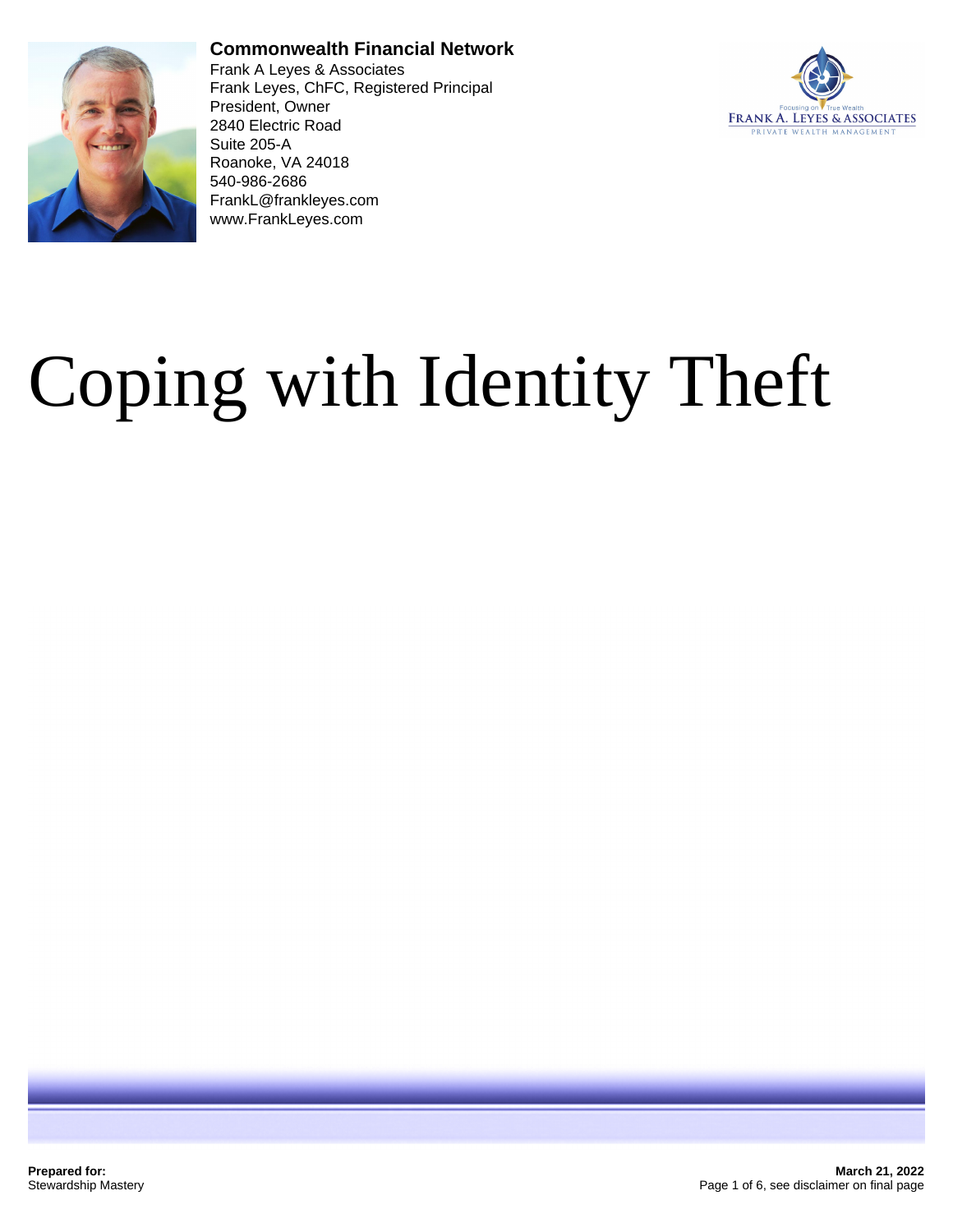## Coping with Identity Theft

## **In general**

Whether they're snatching your purse, diving into your dumpster, stealing your mail, or hacking into your computer, they're out to get you. Who are they? Identity thieves.

Identity thieves can empty your bank account, max out your credit cards, open new accounts in your name, and purchase furniture, cars, and even homes on the basis of your credit history. If they give your personal information to the police during an arrest and then don't show up for a court date, you may be subsequently arrested and jailed.

And what will you get for their efforts? You'll get the headache and expense of cleaning up the mess they leave behind.

## **Protect yourself against identity theft**

There are really two types of identity theft:

- Account takeover--this is what happens when a thief gets your existing credit or debit cards (or even just the account numbers and expiration dates) and goes on a shopping spree at your expense
- Application fraud--this is what happens when a thief gets your Social Security number and uses it (along with other information about you) to obtain new credit in your name

You may never be able to completely prevent either type of identity theft, but here are some steps you can take to help protect yourself from becoming a victim.

#### **Check yourself out**

It's important to review your credit report periodically. Check to make sure that all the information contained in it is correct and there is no fraudulent activity. Every consumer is entitled to a free copy of his or her credit report once a year from each of the three national credit reporting agencies: [Equifax,](http://www.equifax.com) [TransUnion,](http://www.transunion.com) and [Experian](http://www.experian.com) . You can visit [www.annualcreditreport.com](http://www.annualcreditreport.com) for more information.

#### **Secure your number**

Your most important personal identifier is your Social Security number (SSN). Guard it carefully. Never carry your Social Security card with you unless you'll need it. The same goes for other forms of identification (for example, health insurance cards) that display your SSN. If your state uses your SSN as your driver's license number, request an alternate number.

Don't have your SSN preprinted on your checks, and don't let merchants write it on your checks. Don't give it out over the phone unless you initiate the call to an organization you trust. Ask the three major credit reporting agencies to truncate it on your credit reports. Try to avoid listing it on employment applications; offer instead to provide it during a job interview.

#### **Don't leave home with it**

Most of us carry our checkbooks and all of our credit cards, debit cards, and telephone cards with us all the time. That's a bad idea; if your wallet or purse is stolen, the thief will have a treasure chest of new toys to play with.

Carry only the cards and/or checks you'll need for any one trip. And keep a written record of all your account numbers, credit card expiration dates, and the telephone numbers of the customer service and fraud departments in a secure place--at home.

#### **Keep your receipts**

When you make a purchase with a credit or debit card, you're given a receipt. Don't throw it away or leave it behind; it may contain your credit or debit card number. And don't leave it in the shopping bag inside your car while you continue shopping; if your car is broken into and the item you bought is stolen, your identity may be as well.

Save your receipts until you can check them against your monthly credit card and bank statements, and watch your statements for

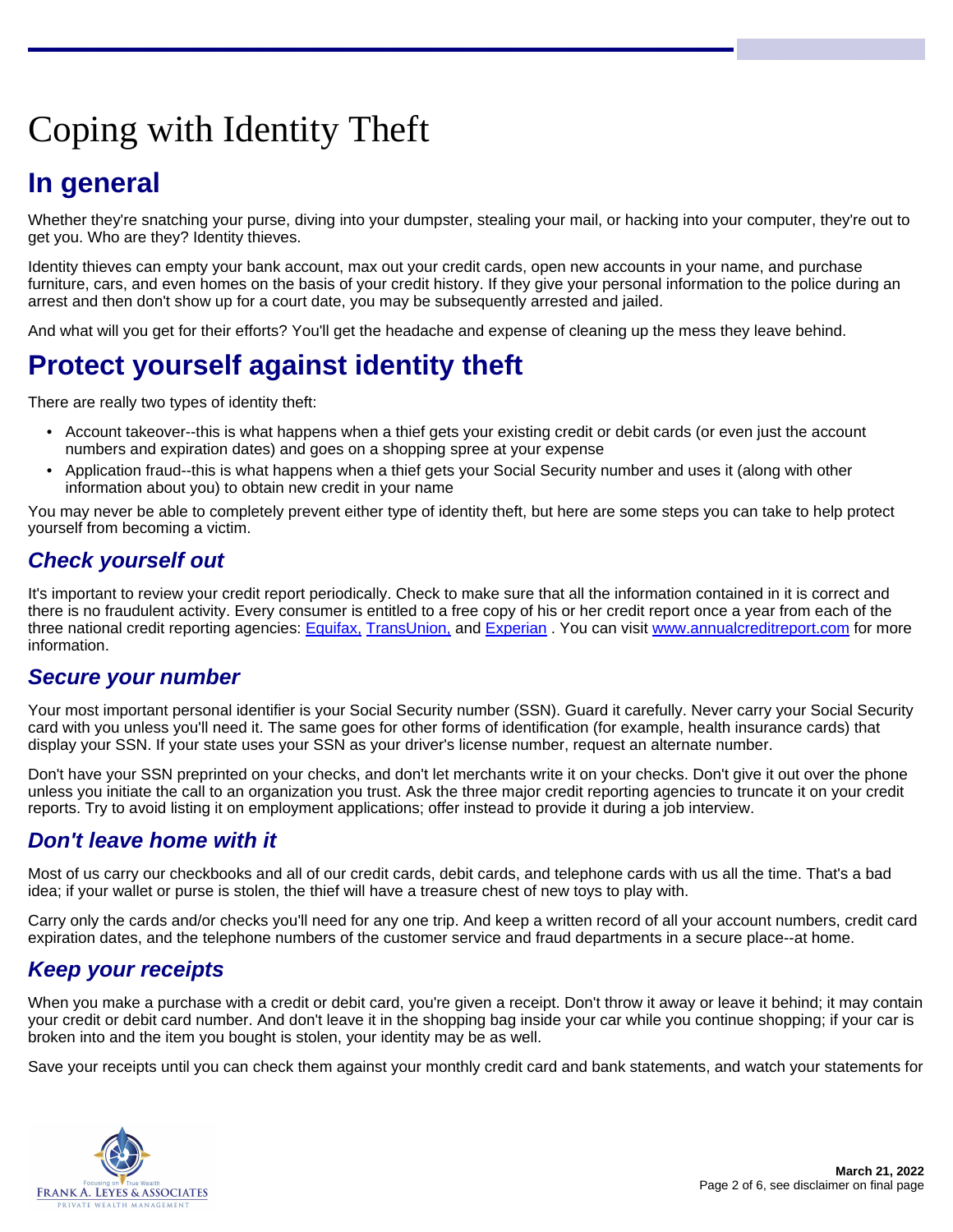purchases you didn't make.

#### **When you toss it, shred it**

Before you throw out any financial records such as credit or debit card receipts and statements, cancelled checks, or even offers for credit you receive in the mail, shred the documents, preferably with a cross-cut shredder. If you don't, you may find the panhandler going through your dumpster was looking for more than discarded leftovers.

#### **Keep a low profile**

The more your personal information is available to others, the more likely you are to be victimized by identity theft. While you don't need to become a hermit in a cave, there are steps you can take to help minimize your exposure:

- To stop telephone calls from national telemarketers, list your telephone number with the Federal Trade Commission's National Do Not Call Registry by registering online at <www.donotcall.gov> .
- To remove your name from most national mailing and e-mailing lists, as well as most telemarketing lists, register online with the Direct Marketing Association at <www.dmaconsumers.org> .
- To remove your name from marketing lists prepared by the three national consumer reporting agencies, register online with the Direct Marketing Association at <www.optoutprescreen.com> .
- When given the opportunity to do so by your bank, investment firm, insurance company, and credit card companies, opt out of allowing them to share your financial information with other organizations.
- You may even want to consider having your name and address removed from the telephone book and reverse directories.
- Never provide any personal information via phone, letter, or e-mail unless you initiated the transaction. Legitimate businesses should already have your information on file, and will not call you or e-mail you to ask for it.

#### **Take a byte out of crime**

Whatever else you may want your computer to do, you don't want it to inadvertently reveal your personal information to others. Take steps to help assure that this won't happen.

Install a firewall to prevent hackers from obtaining information from your hard drive or hijacking your computer to use it for committing other crimes. This is especially important if you use a high-speed connection that leaves you continuously connected to the Internet. Moreover, install virus protection software and update it on a regular basis.

Try to avoid storing personal and financial information on a laptop; if it's stolen, the thief may obtain more than your computer. If you must store such information on your laptop, make things as difficult as possible for a thief by protecting these files with a strong password--one that's 6 to 8 characters long, and that contains letters (upper and lower case), numbers, and symbols.

"If a stranger calls, don't answer." Opening e-mails from people you don't know, especially if you download attached files or click on hyperlinks within the message, can expose you to viruses, infect your computer with "spyware" that captures information by recording your keystrokes, or lead you to "spoofs" (websites that replicate legitimate business sites) designed to trick you into revealing personal information that can be used to steal your identity.

If you wish to visit a business's legitimate website, use your stored bookmark or type the URL address directly into the browser. If you provide personal or financial information about yourself over the Internet, do so only at secure websites; to determine if a site is secure, look for a URL that begins with "https" (instead of "http") or a lock icon on the browser's status bar.

And when it comes time to upgrade to a new computer, remove all your personal information from the old one before you dispose of it. Doing so by using the "delete" function isn't sufficient to do the job; overwrite the hard drive by using a "wipe" utility program. The minimal cost of investing in this software may save you from being wiped out later by an identity thief.

## **Recovering from identity theft**

Suddenly your bank account is empty, your credit card bills are through the roof, and you're getting late notices for accounts you don't own. Despite your best efforts, your identity has been stolen. What now?

#### **Time is money**

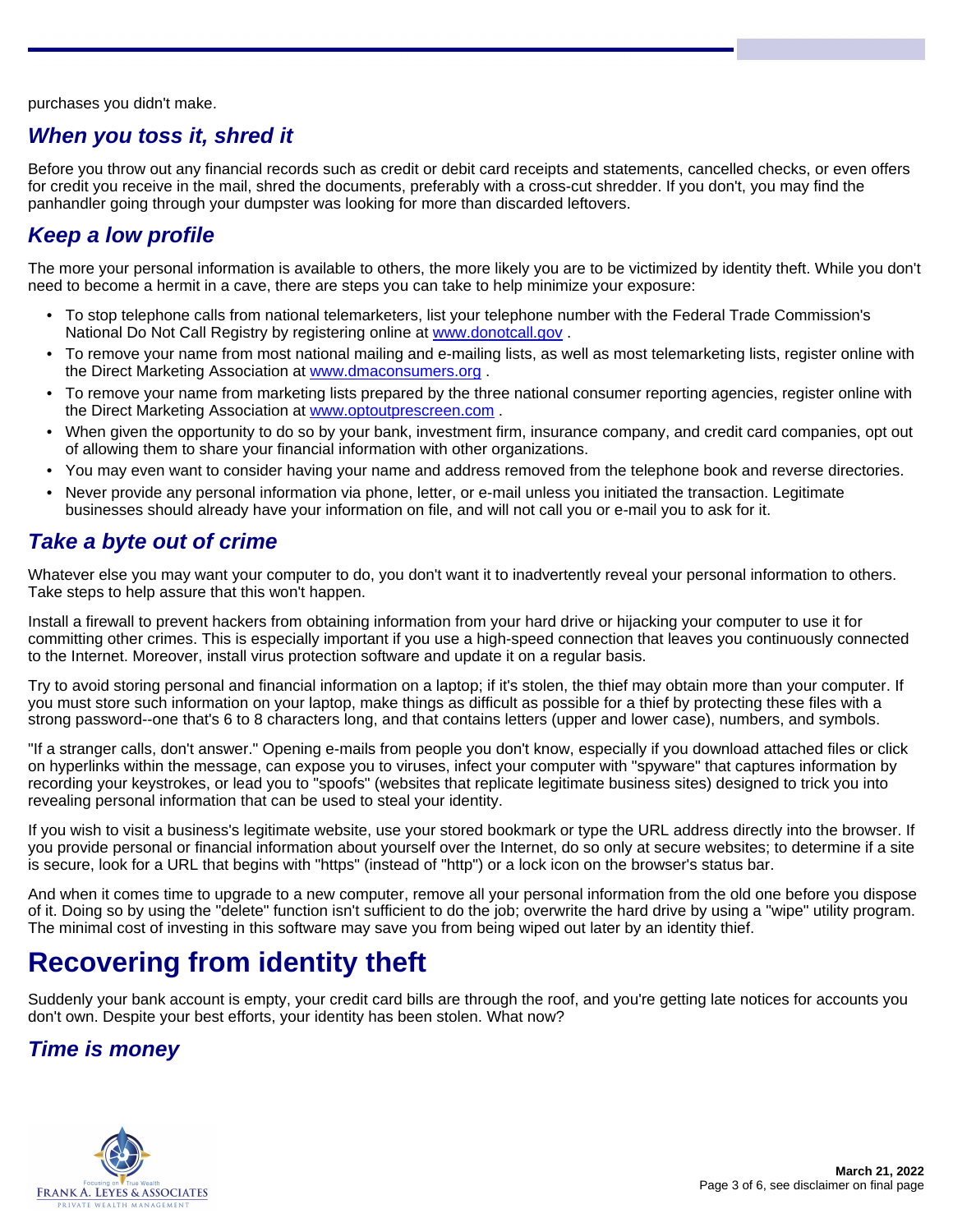To minimize your losses, act fast. Contact, in this order:

- 1. Your credit card companies
- 2. Your bank
- 3. The three major credit bureaus
- 4. Local, state, or federal law enforcement authorities

#### **Your credit card companies**

Credit card companies are getting better at detecting fraud; in many cases, if they spot activity outside the mainstream of your normal card usage, they'll call you to confirm that you made the charges. But the responsibility to notify them of lost or stolen cards is still yours.

If you do so in a reasonable time (within 30 days after you discover the loss), you won't be responsible for more than \$50 per card in fraudulent charges. Ask that the accounts be closed at your request, and open new accounts with password protection.

If an identity thief opens new accounts in your name, you'll need to prove it wasn't you who opened them. Ask the creditors for copies of application forms or other transaction records to verify that the signature on them isn't yours.

Whether the identity thief compromises an existing account or opens a new one fraudulently, the creditor involved may want you to fill out a fraud affidavit. Most will accept the uniform affidavit form available from the Federal Trade Commission (FTC); you may obtain it from the FTC at [www.ftc.gov](www.ftc.gov/bcp/online/pubs/credit/affidavit) .

Follow up your initial creditor contacts with letters indicating the date you reported the loss or theft. Watch your subsequent monthly statements from the creditor; if any fraudulent charges appear, contest them in writing.

#### **Your bank**

If your debit (ATM) card is lost or stolen, you won't be held responsible for any unauthorized withdrawals if you report the loss before it's used. Otherwise, the extent of your liability depends on how quickly you report the loss:

- If you report the loss within two business days after you notice the card is missing, you'll be held liable for up to \$50 of unauthorized withdrawals. (If the card doubles as a credit card, you may not be protected by this limit.)
- If you fail to report the loss within two days after you notice the card is missing, you can be held responsible for up to \$500 in unauthorized withdrawals.
- If you fail to report an unauthorized transfer or withdrawal that's posted on your bank statement within 60 days after the statement is mailed to you, you risk unlimited loss.

If your checkbook is lost or stolen, stop payment on any outstanding checks, then close the account and open a new one. Dispute any fraudulent checks accepted by merchants in order to prevent collection activity against you. You may also want to contact a check-guarantee bureau for additional assistance.

#### **The three major credit bureaus**

If your credit cards have been lost or stolen, call the fraud number of any one of the three national credit reporting agencies:

- 1. Equifax (888) 766-0008
- 2. Experian (888) 397-3742
- 3. TransUnion (800) 680-7289

You only need to contact one of the three; the one you call is required to contact the other two.

Next, place a fraud alert on your credit report. If your credit cards have been lost or stolen, and you think you may be victimized by identity theft, you may place an initial fraud alert on your report. An initial fraud alert entitles you to one free credit report from each credit bureau, and remains on your credit report for 90 days. If you become a victim of identity theft (an existing account is used fraudulently or the thief opens new credit in your name), you may place an extended fraud alert on your credit report once you file a report with a law enforcement agency. An extended fraud alert entitles you to two free credit reports within 12 months from each credit bureau, and remains on your credit report for 7 years.

Once a fraud alert has been placed on your credit report, any user of your report is required to verify your identity before extending

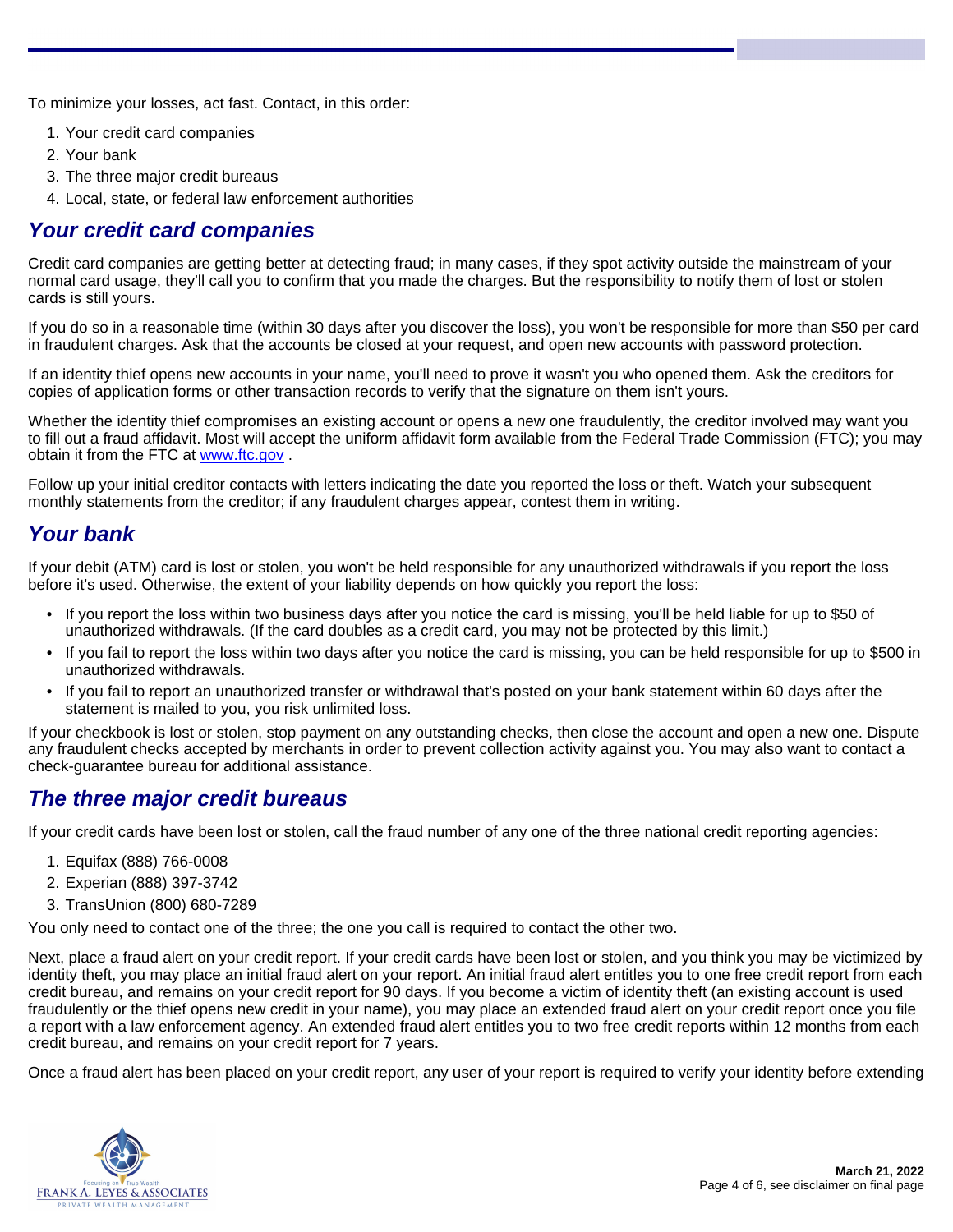any existing credit or issuing new credit in your name. For extended fraud alerts, this verification process must include contacting you personally by telephone at a number you provide for that purpose.

If you live in one of the handful of states that allow you to "freeze" your credit report, do so. Once you do, no one--creditors, insurers, and even potential employers--will be allowed access to your credit report unless you "thaw" it for them.

If your state allows you to freeze your credit report, you must contact all three major credit reporting agencies. In some cases, victims of identity theft are not charged a fee to freeze and/or thaw their credit reports, but the laws vary from state to state. Contact the office of the attorney general in your state for more information.

If you discover fraudulent transactions on your credit reports, contest them through the credit bureaus. Do so in writing, and provide a copy of the identity theft report you file. You should also contest the fraudulent transaction in the same fashion with the merchant, bank, or creditor who reported the information to the credit bureau. Both the credit bureaus and those who provide information to them are responsible for correcting fraudulent information on your credit report, and for taking pains to assure that it doesn't resurface there.

#### **Law enforcement agencies**

While the police may not catch the person who stole your identity, you should file a report about the theft with a federal, state, or local law enforcement agency. Once you've filed the report, get a copy of it; you'll need it in order to file an extended fraud alert with the credit bureaus. You may also need to provide it to banks or creditors before they'll forgive any unauthorized transactions.

When you file the report, give the law enforcement officer as much information about the crime as possible: the date and location of the loss or theft, information about any existing accounts that have been compromised, and/or information about any new credit accounts that have been opened fraudulently. Write down the name and contact information of the investigator who took your report, and give it to creditors, banks, or credit bureaus that may need to verify your case.

If the theft of your identity involved any mail tampering (such as stealing credit card offers or statements from your mailbox, or filing a fraudulent change of address form), notify the U.S. Postal Inspection Service. If your driver's license has been used to pass bad checks or perpetrate other forms of fraud, contact your state's Department of Motor Vehicles. If you lose your passport, contact the U.S. Department of State. Finally, if your Social Security card is lost or stolen, notify the Social Security Administration.

#### **Follow through**

Once resolved, most instances of identity theft stay resolved. But stay alert: monitor your credit reports regularly, check your monthly statements for any unauthorized activity, and be on the lookout for other signs (such as missing mail and debt collection activity) that someone is pretending to be you.

As the grizzled duty sergeant used to say on the televised police drama, "Be careful out there." The identity you save may be your own.